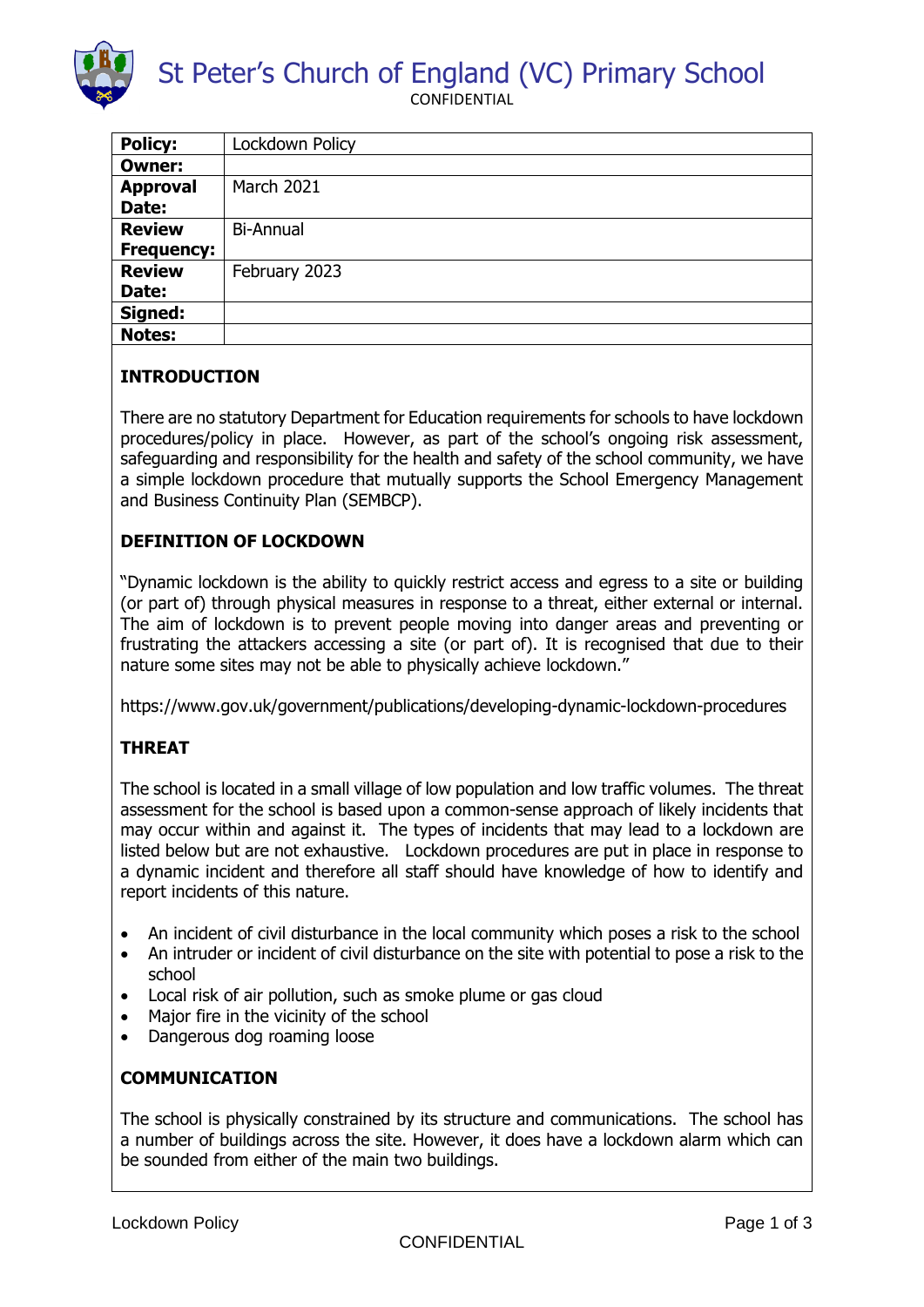### **GUIDING PRINCIPLES**

- Appropriate communications: tell only those who need to be told, reassure when you can, maintain strict communication security in order to minimise risk and anxiety.
- Movement: only move when directed by the emergency services or member of staff
- Continuous assessment: maintain over-watch on the situation as safely as you are able. A dynamic incident will require a continuous assessment as to the correct course of action (e.g. evacuate, remain in lockdown, resume school operations)

# **PROCESS**

A lockdown is the process by which you secure all personnel in order to evaluate and resolve an incident or when an evacuation procedure could cause more harm. This policy must work with the SEMBCP and therefore links to that process closely.



The process of lockdown within the school is in 4 phases:

# **ALERT:**

 All staff to be alerted to the activation of the lockdown plan by the sounding of the relevant alarm. The alarm sounds in all school buildings.